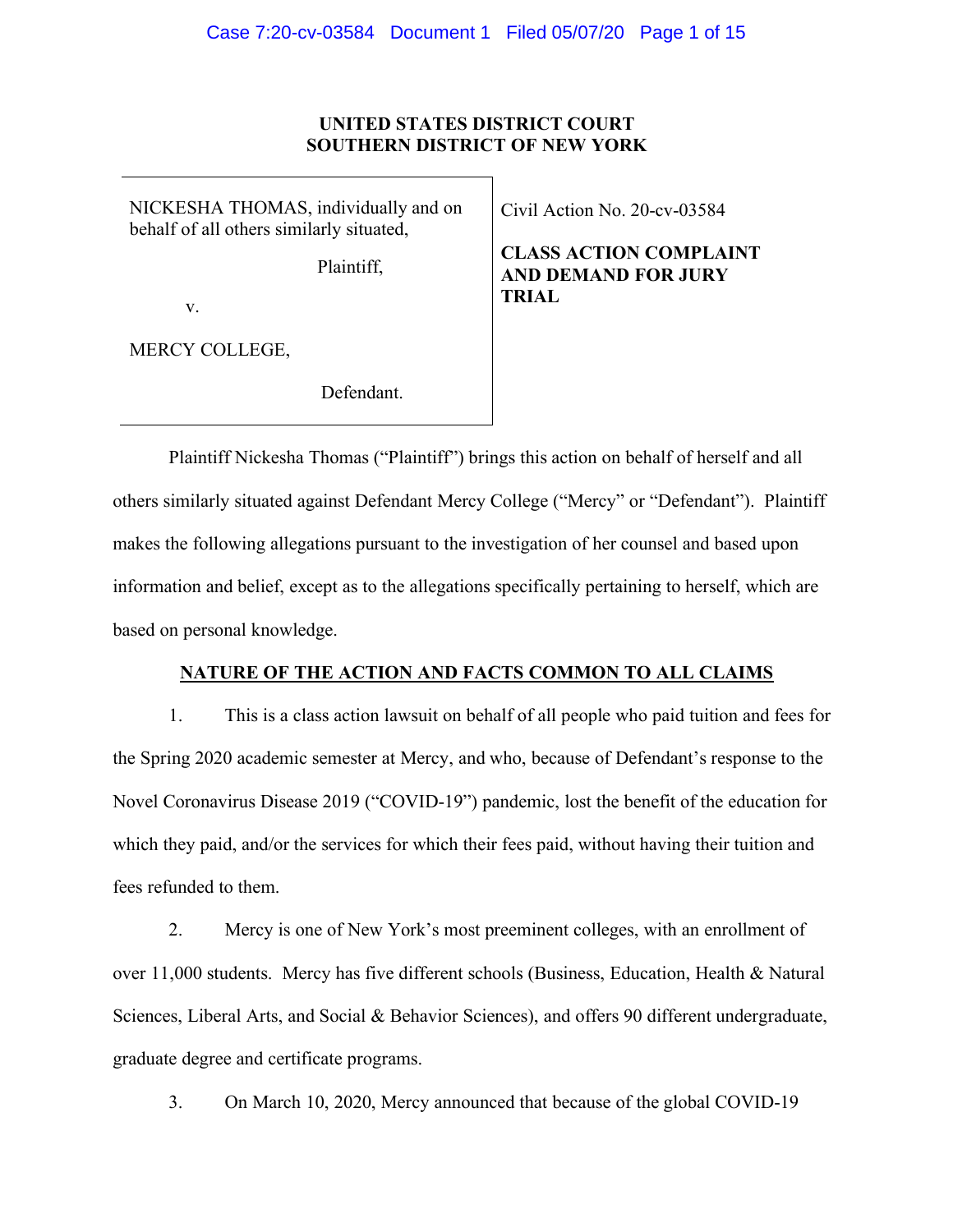#### Case 7:20-cv-03584 Document 1 Filed 05/07/20 Page 2 of 15

pandemic, classes would be cancelled March 11 through March 15, 2020 and that classes would resume thereafter remotely starting Monday, March 16.<sup>1</sup>

4. On March 18, 2020 Mercy announced that classes would be conducted online through the remainder of the Spring 2020 semester, and that Residential Housing was to close March 29 through the end of the Spring 2020 semester.<sup>2</sup>

5. Mercy has not held any in-person classes since March 10, 2020. Classes that have continued have only been offered in an online format, with no in-person instruction.

6. As a result of the closure of Defendant's facilities, Defendant has not delivered the educational services, facilities, access and/or opportunities that Ms. Thomas and the putative class contracted and paid for. The online learning options being offered to Mercy students are subpar in practically every aspect, from the lack of facilities, materials, and access to faculty. Students have been deprived of the opportunity for collaborative learning and in-person dialogue, feedback, and critique. The remote learning options are in no way the equivalent of the in-person education that Plaintiff and the putative class members contracted and paid for.

7. Nonetheless, Mercy has not refunded any tuition or mandatory fees for the Spring 2020 semester.

8. Plaintiff and the putative class are therefore entitled to a refund of tuition and fees for in-person educational services, facilities, access and/or opportunities that Defendant has not provided. Even if Defendant did not have a choice in cancelling in-person classes, it nevertheless has improperly retained funds for services it is not providing.

9. Plaintiff seeks, for herself and Class members, Defendant's disgorgement of the

 <sup>1</sup> https://www.mercy.edu/about-mercy/messages-mercy-college-coronavirus#panel <sup>2</sup> *Id.*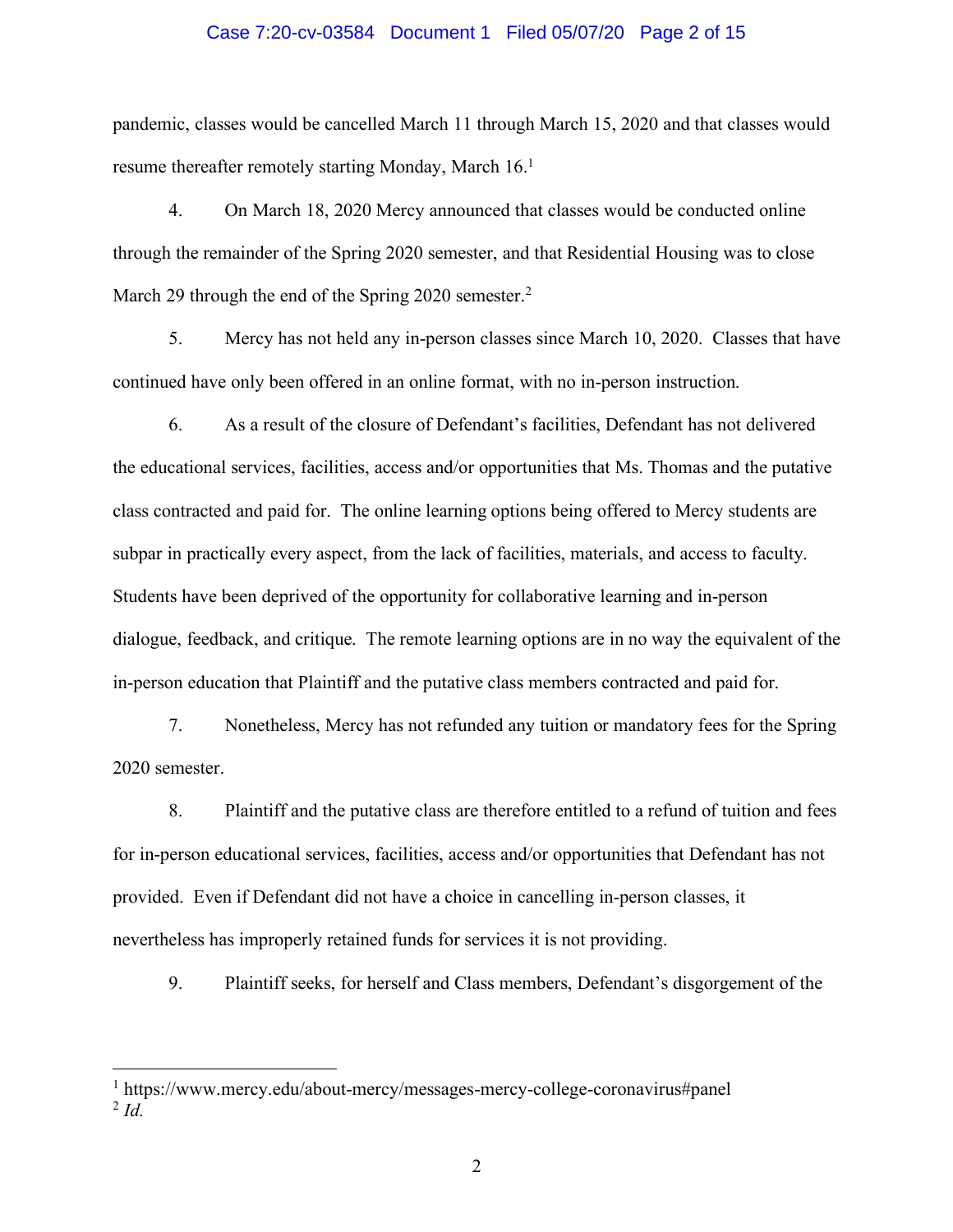#### Case 7:20-cv-03584 Document 1 Filed 05/07/20 Page 3 of 15

pro-rated portion of tuition and fees, proportionate to the amount of time that remained in the Spring Semester 2020 when classes moved online and campus services ceased being provided. Plaintiff seeks a return of these amounts on behalf of herself and the Class as defined below.

#### **PARTIES**

10. Plaintiff Nickesha Thomas is a citizen of New York who resides in Brooklyn, New York. Ms. Thomas is an undergraduate student at Mercy pursuing a Bachelor's Degree in Nursing. The Nursing at Mercy relies extensively on in-person instruction, peer collaboration, and access to Mercy's facilities. None of these resources are available to Ms. Thomas while inperson classes are suspended. Ms. Thomas paid approximately \$6,907 in tuition and fees to Defendant for the Spring 2020 semester. Ms. Thomas has not been provided a refund of any tuition monies paid, despite the fact that in-person classes have not been held since March 10, 2020. Ms. Thomas has also not been provided a refund of all fees.

11. Defendant Mercy College is a private college with its principal place of business at 555 Broadway, Dobbs Ferry, New York 10522.

#### **JURISDICTION AND VENUE**

12. The Court has jurisdiction over this action pursuant to 28 U.S.C. § 1332(d)(2)(A), as modified by the Class Action Fairness Act of 2005, because at least one member of the Class, as defined below, is a citizen of a different state than Defendant, there are more than 100 members of the Class, and the aggregate amount in controversy exceeds \$5,000,000 exclusive of interest and costs.

13. This Court has personal jurisdiction over Defendant because it is headquartered in this District, and many of the acts and transactions giving rise to this action occurred in this District.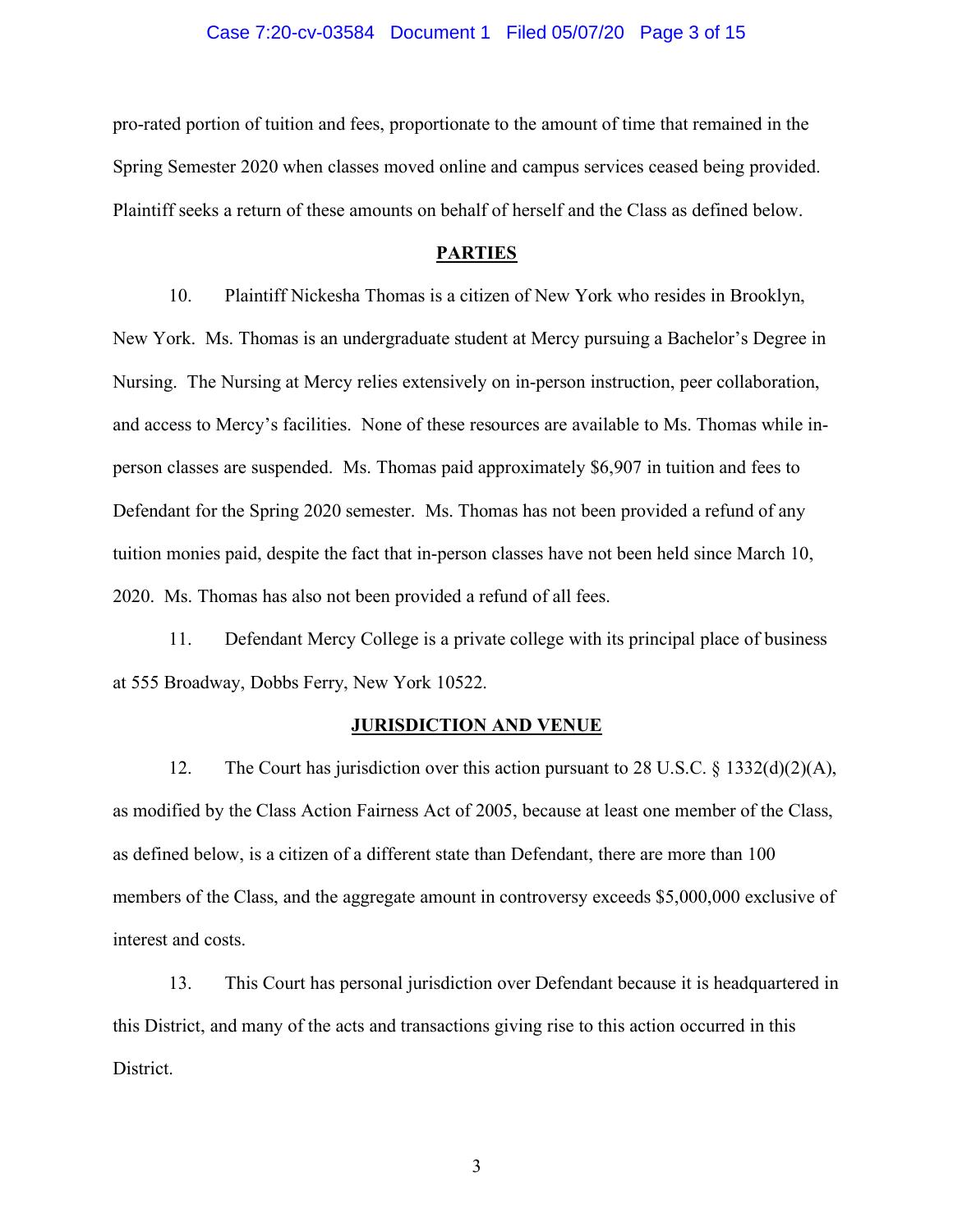14. Venue is proper in this Court pursuant to 28 U.S.C. § 1391 because many of the acts and transactions giving rise to this action occurred in this District, and because Defendant is a resident of this District. Specifically, the contract that is the subject of this action was formed in this District.

## **FACTUAL ALLEGATIONS**

## *Plaintiff And Class Members Paid Tuition And Fees For Spring Semester 2020*

15. Plaintiff and Class members are individuals who paid the cost of tuition and other fees for the Spring 2020 Semester at Mercy.

16. Spring Semester 2020 classes at Mercy began on or about January 22, 2020. Classes and final exams for the semester are scheduled for end on or around May 13, 2020.

17. Plaintiff and Class members paid the cost of tuition for the Spring Semester 2020. They also paid other fees associated with the Spring Semester 2020.

18. Undergraduate tuition costs at Mercy for the Spring 2020 Semester are approximates \$9,467.00. Mercy also offers a host of Graduate programs, which range from \$867.00 to \$1,030.00 per credit, excluding mandatory fees.

19. Fees paid by Mercy students vary based on program of study and whether undergraduate or graduate, but are at minimum hundreds of dollars per semester.

20. The tuition and fees described in the paragraph above is provided by way of example; total damage amounts – which may include other fees that are not listed herein but that were not refunded – will be proven at trial.

## *In Response To COVID-19, Mercy Closed Campuses And Cancelled All In-Person Classes*

21. On March 11, 2020, Mercy announced that because of the global COVID-19 pandemic, beginning Monday, March 16 all classes would be held remotely until at least March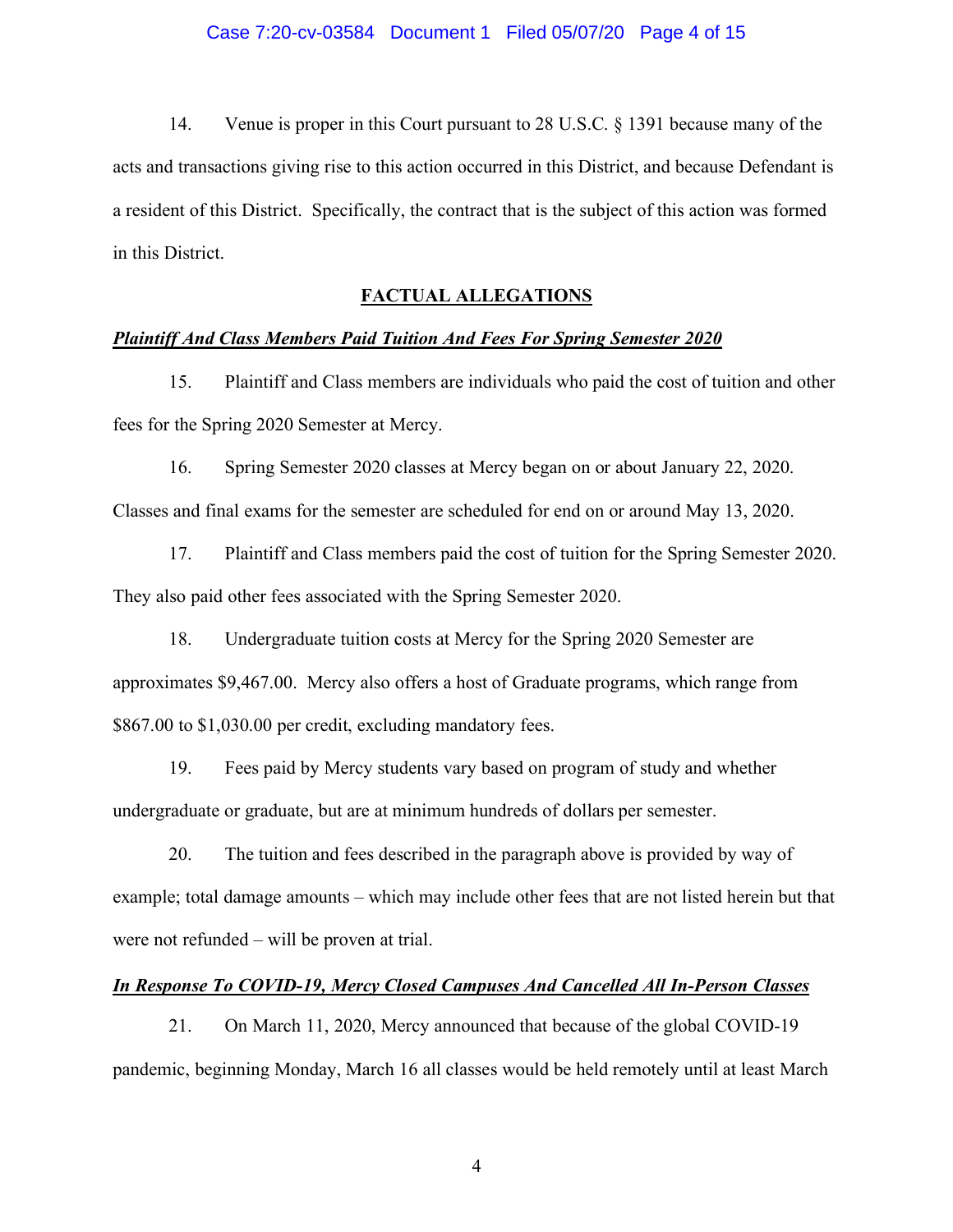#### Case 7:20-cv-03584 Document 1 Filed 05/07/20 Page 5 of 15

22, 2020. In a follow-up announcement on March 18, 2020, Mercy announced that the remainder of the Spring 2020 Semester would be held remotely.

22. Since March 10, 2020, Mercy has not held any in-person classes. The closure of Mercy's campuses has been extended through the end of Spring Semester 2020. Classes that have continued have only been offered in an online format, with no in-person instruction. Even classes for students with concentrations in areas where in-person instruction is especially crucial (such as music, theatre, nursing, and the sciences) have only had access to minimum online education options.

23. As a result of the closure of Defendant's facilities, Defendant has not delivered the educational services, facilities, access and/or opportunities that Plaintiff and the putative class contracted and paid for. Plaintiff and the putative class are therefore entitled to a refund of all tuition and fees for services, facilities, access and/or opportunities that Defendant has not provided. Even if Defendant did not have a choice in cancelling in-person classes, it nevertheless has improperly retained funds for services it is not providing.

24. Plaintiff and members of the Class did not choose to attend an online institution of higher learning, but instead chose to attend Defendant's institution and enroll on an in-person basis.

25. Defendant markets the Mercy on-campus experience as a benefit of enrollment on Mercy's website:

# **Office of Student Life**

The mission of the Office of Student Life is to serve all students throughout all campuses and create a vibrant cocurricular and extra-curricular experience. Through active participation, students will gain valuable and transferable skills that will enhance their college experience and enable them to be lifelong learners and responsible citizens.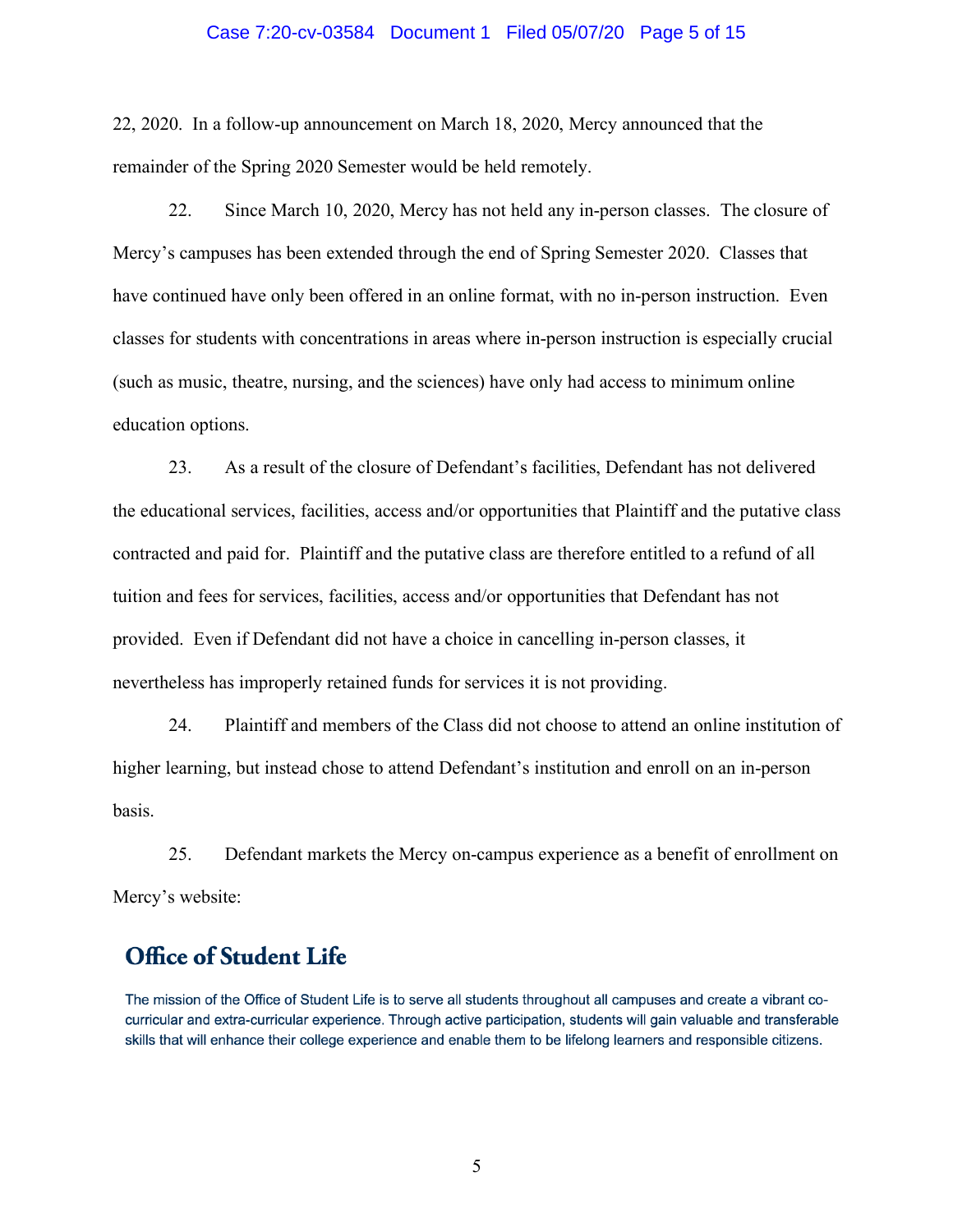# **Dobbs Ferry Campus**

# Dorm34 in Herald Square

In our Dobbs Ferry Residence Halls students enjoy stunning views of the Hudson River, a supportive community and easy access to classes, the library and athletic facilities.

campuses a thriving student life has a place for you to be you: 60+ clubs and organizations, on-campus events and 10 NCCAA sports teams.

MercyManhattan has expanded and starting in fall 2020 student will be able to live at our newly revamped campus in the heart of midtown. With options for double, triples and quads.

Explore and discover your passions. Across our four Student residents get instant access to the benefits of campus - community lounges, dining services, computer labs and library study space without stepping outside the buildings.

26. The online learning options being offered to Mercy students are subpar in practically every aspect and a shadow of what they once were, from the lack of facilities, materials, and access to faculty. Students have been deprived of the opportunity for collaborative learning and in-person dialogue, feedback, and critique.

27. The remote learning options are in no way the equivalent of the in-person education putative class members contracted and paid for. The online education being provided is not even remotely worth the amount charged class members for Spring Semester 2020 tuition. That is clear from the fact that in-person instruction on a per credit basis is significantly higher than what Mercy charges per credit for its online degree programs.

28. For instance, a fully-online RN to BSN program at Mercy costs approximately \$437 per credit, which is about half the cost per credit for the in-person RN to BSN program.

29. The tuition and fees for in-person instruction at Mercy are higher than tuition and fees for online programs because such costs cover not just the academic instruction, but encompass an entirely different experience which includes but is not limited to:

• Face to face interaction with professors, mentors, and peers;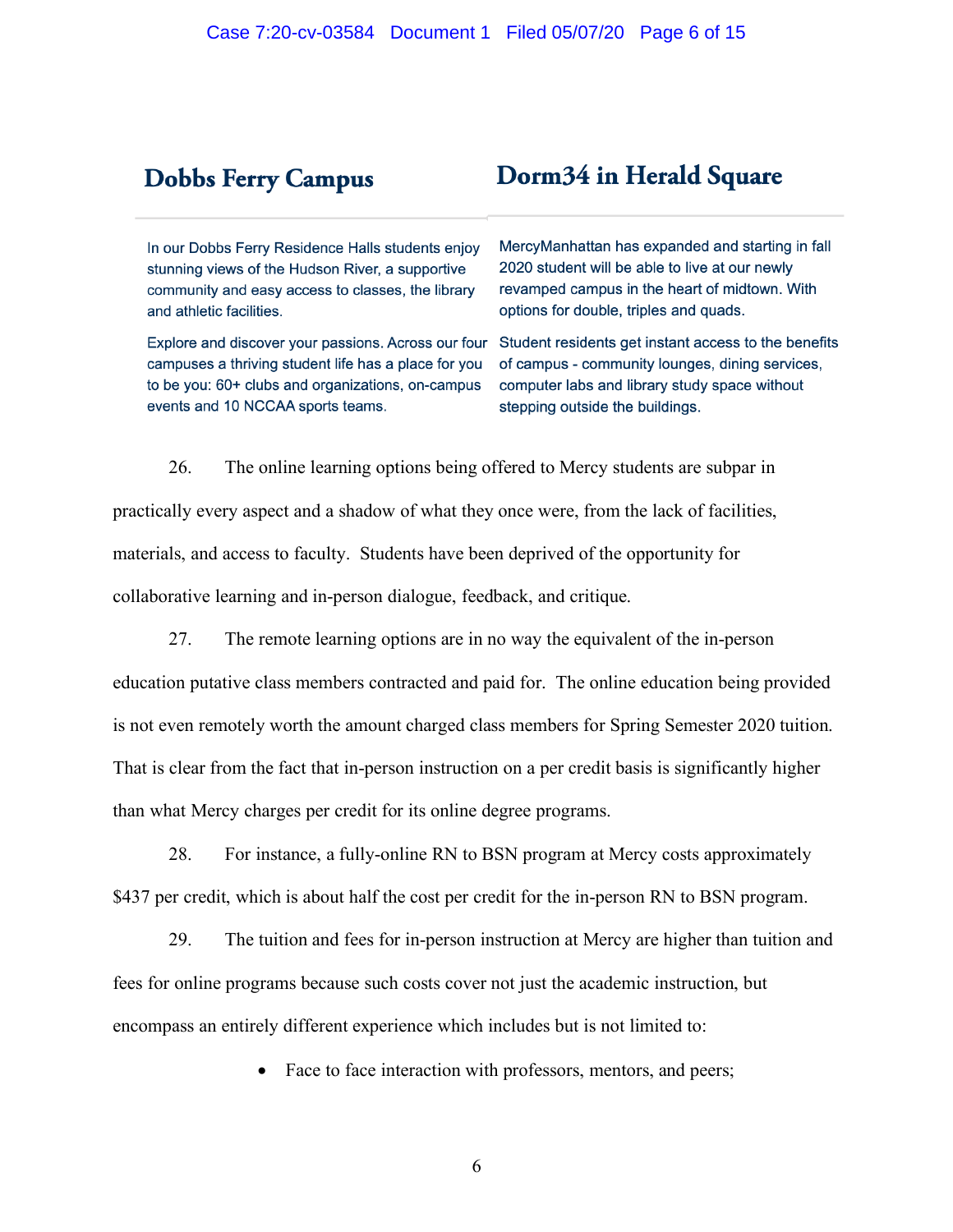- Access to facilities such as libraries, laboratories, computer labs, and study room;
- Student governance and student unions;
- Extra-curricular activities, groups, intramural sports, etc.;
- Student art, cultures, and other activities;
- Social development and independence;
- Hands on learning and experimentation;
- Networking and mentorship opportunities.

30. Through this lawsuit Plaintiff seeks, for herself and Class members, Defendant's disgorgement of the pro-rated portion of tuition and fees, proportionate to the amount of time that remained in the Spring Semester 2020 when classes moved online and campus services ceased being provided. Plaintiff seeks return of these amounts on behalf of herself and the Class as defined below.

## **CLASS ALLEGATIONS**

31. Plaintiff seeks to represent a class defined as all people who paid Mercy Spring Semester 2020 tuition and/or fees for in-person educational services that Mercy failed to provide, and whose tuition and fees have not been refunded (the "Class"). Specifically excluded from the Class are Defendant, Defendant's officers, directors, agents, trustees, parents, children, corporations, trusts, representatives, employees, principals, servants, partners, joint ventures, or entities controlled by Defendant, and their heirs, successors, assigns, or other persons or entities related to or affiliated with Defendant and/or Defendant's officers and/or directors, the judge assigned to this action, and any member of the judge's immediate family.

32. Plaintiff also seeks to represent a subclass consisting of Class members who reside in New York (the "Subclass").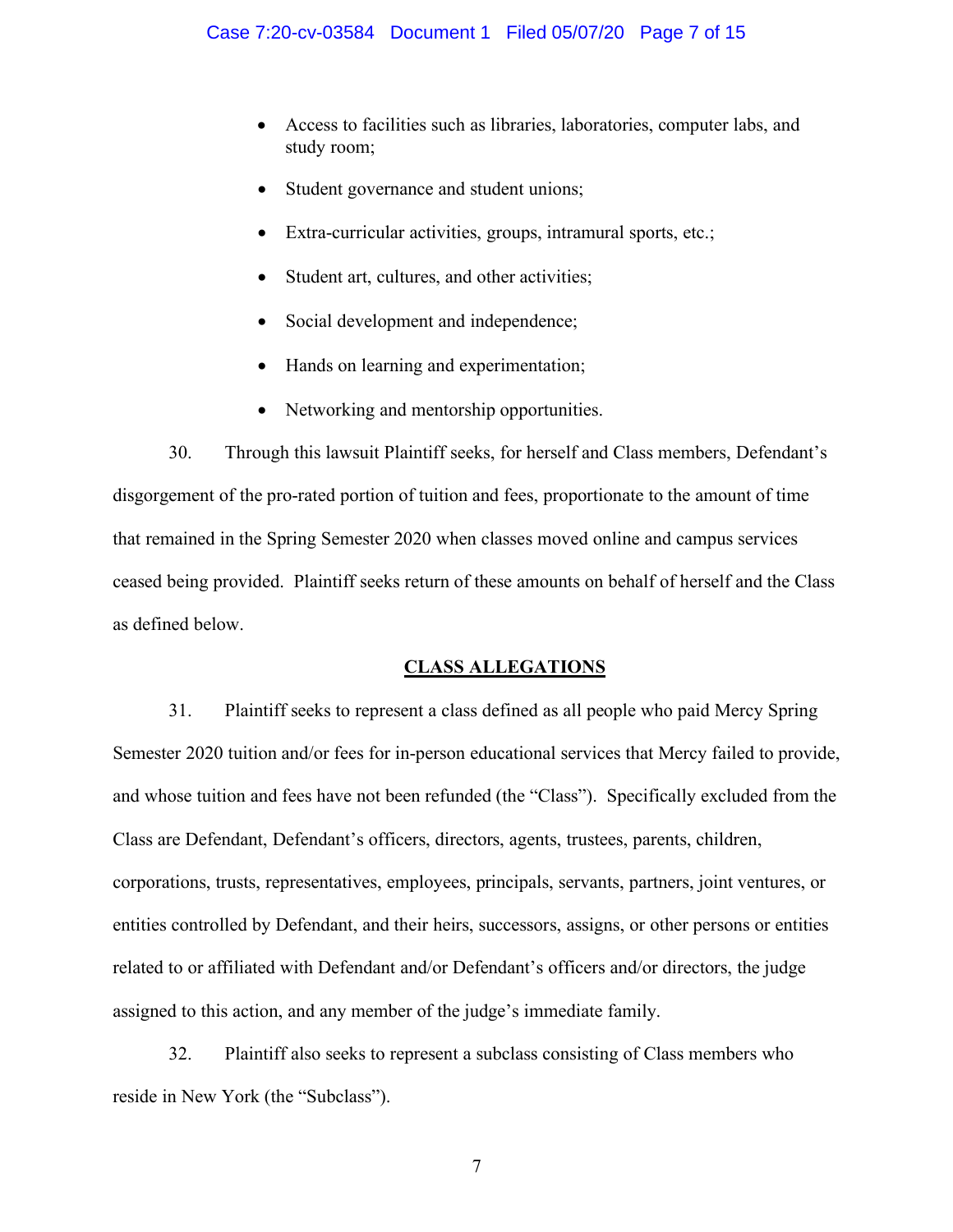#### Case 7:20-cv-03584 Document 1 Filed 05/07/20 Page 8 of 15

33. Subject to additional information obtained through further investigation and discovery, the foregoing definition of the Class and Subclass may be expanded or narrowed by amendment or amended complaint.

34. **Numerosity.** The members of the Class and Subclass are geographically dispersed throughout the United States and are so numerous that individual joinder is impracticable. Upon information and belief, Plaintiff reasonably estimates that there are tens of thousands of members in the Class and Subclass. Although the precise number of Class members is unknown to Plaintiff, the true number of Class members is known by Defendant and may be determined through discovery. Class members may be notified of the pendency of this action by mail and/or publication through the distribution records of Defendant and third-party retailers and vendors.

35. **Existence and predominance of common questions of law and fact.** Common questions of law and fact exist as to all members of the Class and Subclass and predominate over any questions affecting only individual Class members. These common legal and factual questions include, but are not limited to, the following:

- (a) whether Defendant accepted money from Class and Subclass members in exchange for the promise to provide services;
- (b) whether Defendant has provided the services for which Class and Subclass members contracted; and
- (c) whether Class and Subclass members are entitled to a refund for that portion of the tuition and fees that was contracted for services that Defendant did not provide.
- (d) whether Defendant has unlawfully converted money from Plaintiff, the Class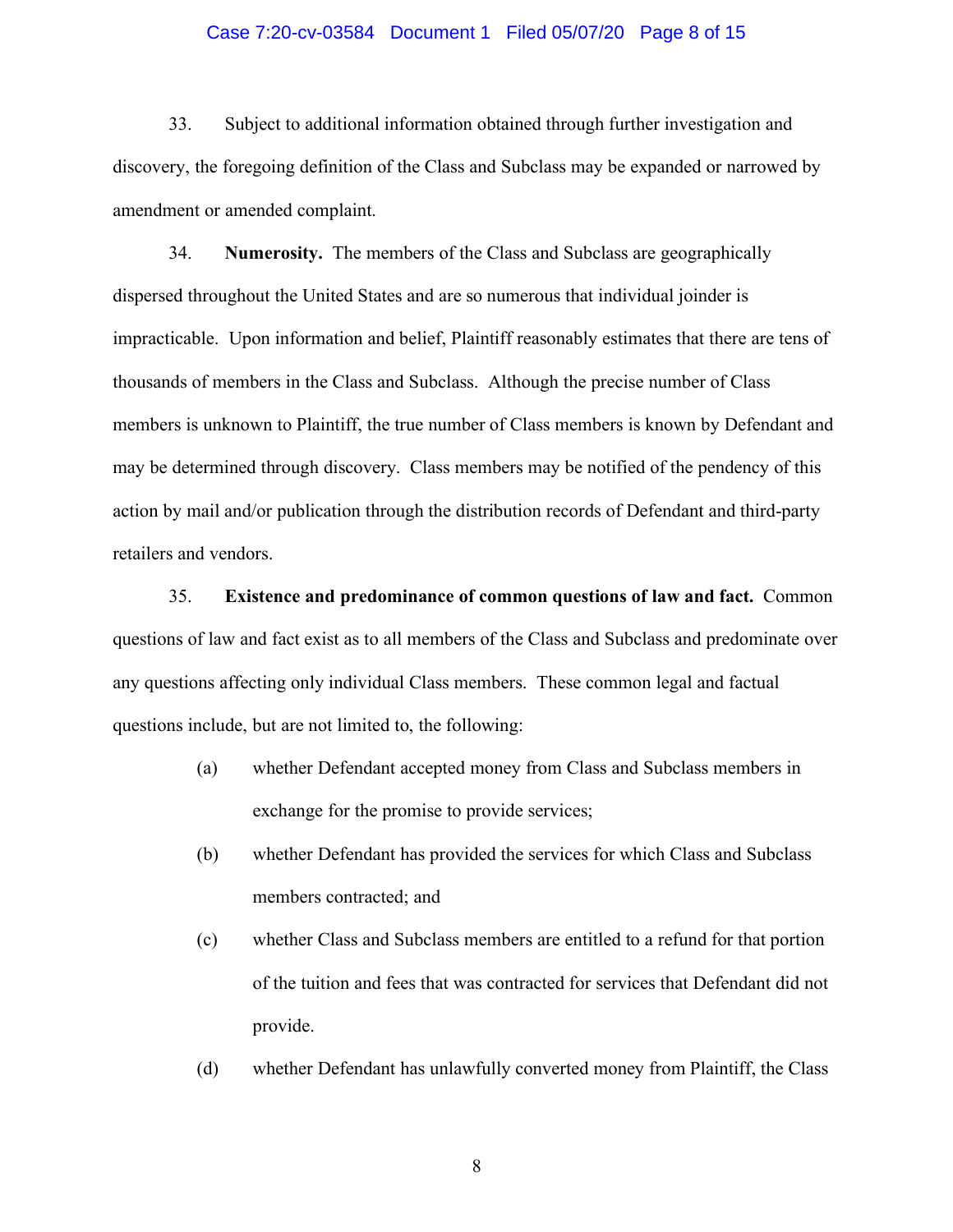and Subclass; and

(e) whether Defendant is liable to Plaintiff, the Class, and Subclass for unjust enrichment.

36. **Typicality.** Plaintiff's claims are typical of the claims of the other members of the Class in that, among other things, all Class and Subclass members were similarly situated and were comparably injured through Defendant's wrongful conduct as set forth herein. Further, there are no defenses available to Defendants that are unique to Plaintiff.

37. **Adequacy of Representation.** Plaintiff will fairly and adequately protect the interests of the Class and Subclass. Plaintiff has retained counsel that is highly experienced in complex consumer class action litigation, and Plaintiff intends to vigorously prosecute this action on behalf of the Class and Subclass. Furthermore, Plaintiff has no interests that are antagonistic to those of the Class or Subclass.

38. **Superiority.** A class action is superior to all other available means for the fair and efficient adjudication of this controversy. The damages or other financial detriment suffered by individual Class and Subclass members are relatively small compared to the burden and expense of individual litigation of their claims against Defendant. It would, thus, be virtually impossible for the Class or Subclass on an individual basis, to obtain effective redress for the wrongs committed against them. Furthermore, even if Class or Subclass members could afford such individualized litigation, the court system could not. Individualized litigation would create the danger of inconsistent or contradictory judgments arising from the same set of facts. Individualized litigation would also increase the delay and expense to all parties and the court system from the issues raised by this action. By contrast, the class action device provides the benefits of adjudication of these issues in a single proceeding, economies of scale, and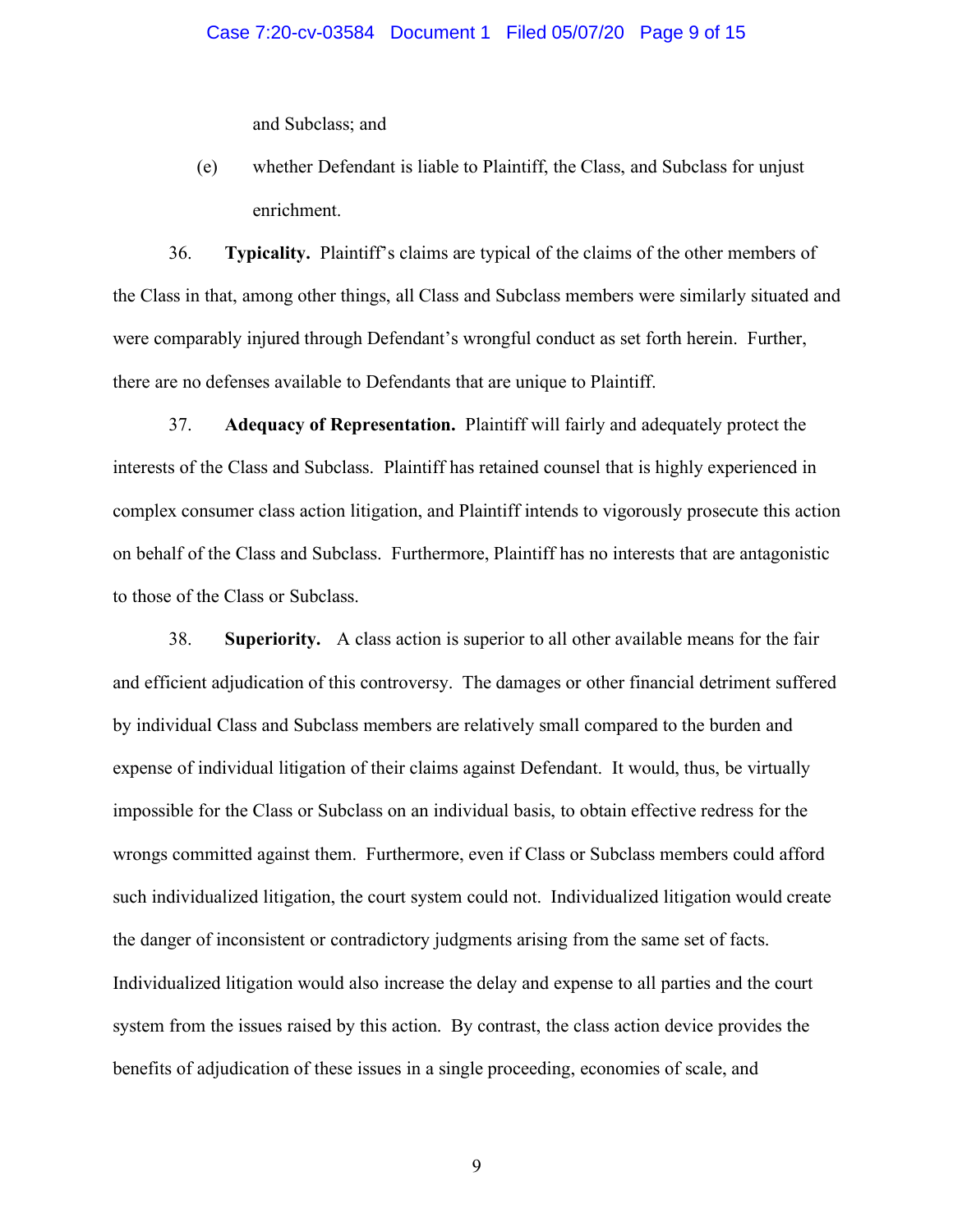### Case 7:20-cv-03584 Document 1 Filed 05/07/20 Page 10 of 15

comprehensive supervision by a single court, and presents no unusual management difficulties under the circumstances.

- 39. In the alternative, the Class and Subclass may also be certified because:
	- (a) the prosecution of separate actions by individual Class and Subclass members would create a risk of inconsistent or varying adjudications with respect to individual Class members that would establish incompatible standards of conduct for the Defendant;
	- (b) the prosecution of separate actions by individual Class and Subclass members would create a risk of adjudications with respect to them that would, as a practical matter, be dispositive of the interests of other Class members not parties to the adjudications, or substantially impair or impede their ability to protect their interests; and/or
	- (c) Defendant has acted or refused to act on grounds generally applicable to the Class as a whole, thereby making appropriate final declaratory and/or injunctive relief with respect to the members of the Class as a whole.

## **COUNT I Breach Of Contract (On Behalf Of The Class And Subclass)**

40. Plaintiff hereby incorporates by reference the allegations contained in all preceding paragraphs of this complaint.

41. Plaintiff brings this claim individually and on behalf of the members of the Class and Subclass against Defendants.

42. Through the admission agreement and payment of tuition and fees, Plaintiff and each member of the Class and Subclass entered into a binding contract with Defendant.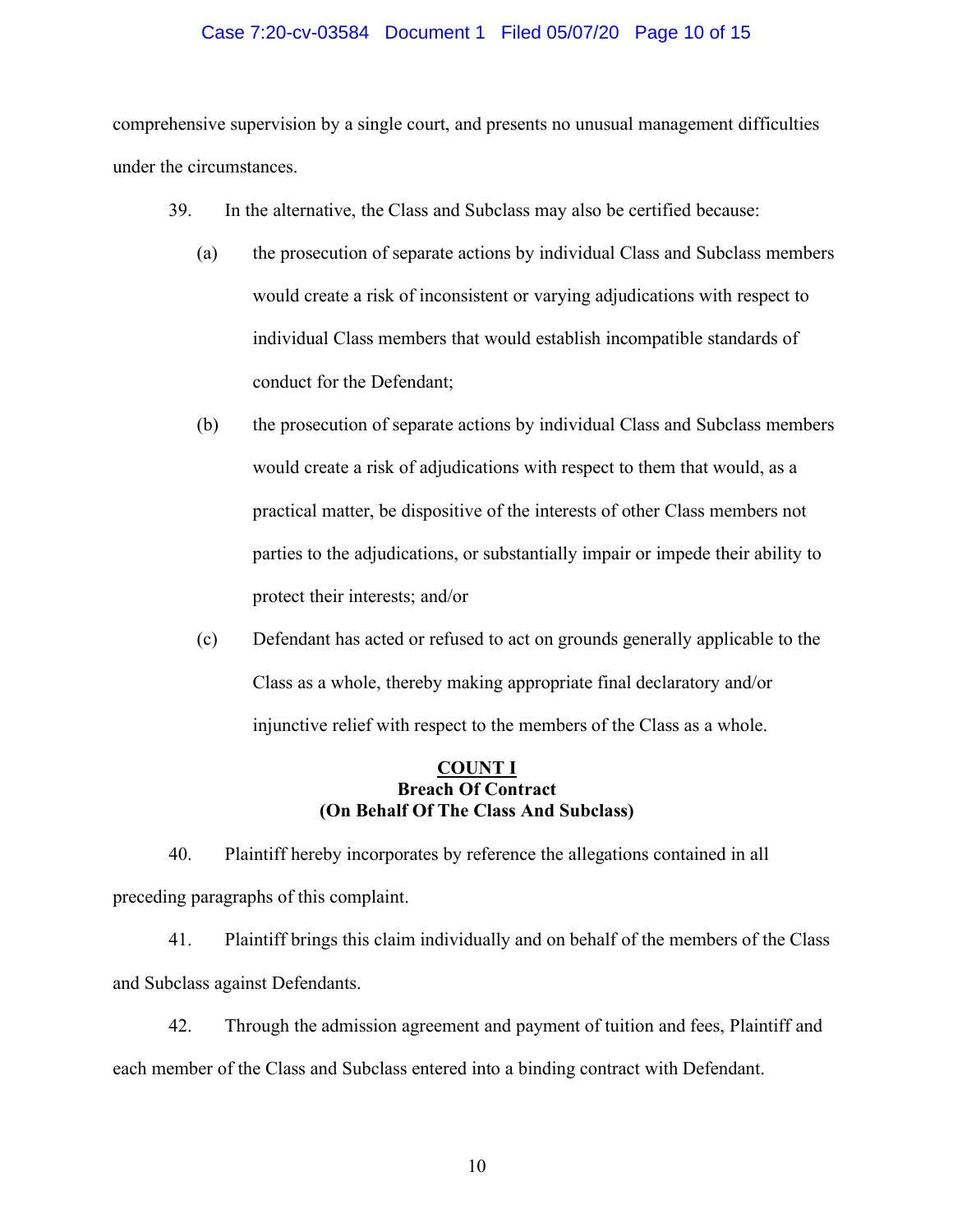#### Case 7:20-cv-03584 Document 1 Filed 05/07/20 Page 11 of 15

43. As part of the contract, and in exchange for the aforementioned consideration, Defendant promised to provide certain services, all as set forth above. Plaintiff, Class, and Subclass members fulfilled their end of the bargain when they paid monies due for Spring Semester 2020 tuition. Tuition for Spring Semester 2020 was intended to cover in-person educational services from January through May 2020. In exchange for tuition monies paid, Class and Subclass members were entitled to in-person educational services through the end of the Spring Semester.

44. Defendant has failed to provide the contracted for services and has otherwise not performed under the contract as set forth above. Defendant has retained monies paid by Plaintiff and the Class for their Spring Semester 2020 tuition and fees, without providing them the benefit of their bargain.

45. Plaintiff and members of the Class and Subclass have suffered damage as a direct and proximate result of Defendant's breach, including but not limited to being deprived of the education, experience, and services to which they were promised and for which they have already paid.

46. As a direct and proximate result of Defendant's breach, Plaintiff, the Class, and Subclass are entitled to damages, to be decided by the trier of fact in this action, to include but no be limited to reimbursement of certain tuition, fees, and other expenses that were collected by Defendant for services that Defendant has failed to deliver. Defendant should return the prorated portion of any Spring Semester 2020 tuition and fees for education services not provided since Mercy shut down on March 11, 2020.

47. Defendant's performance under the contract is not excused due to COVID-19. Indeed, Defendant should have refunded the pro-rated portion of any education services not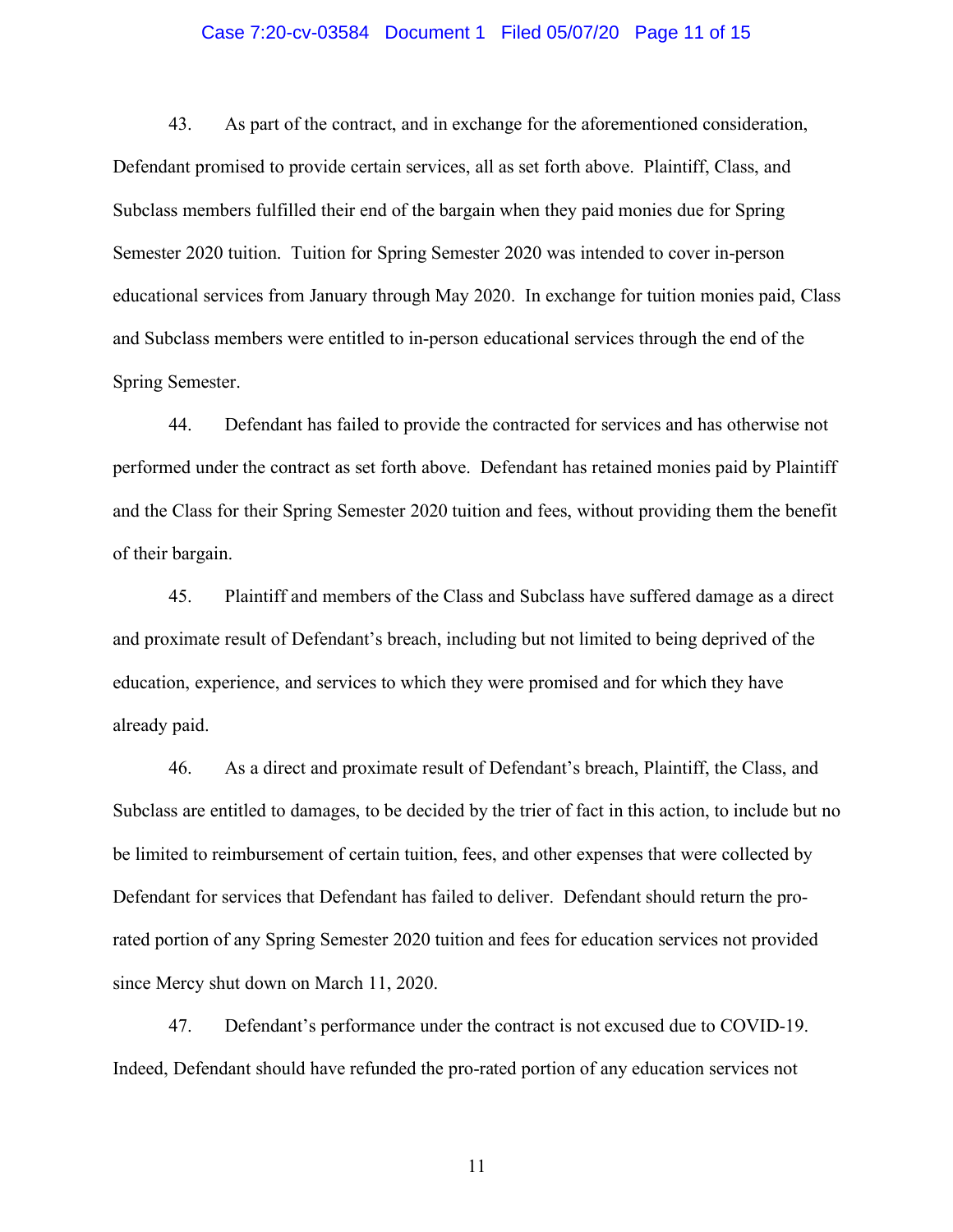#### Case 7:20-cv-03584 Document 1 Filed 05/07/20 Page 12 of 15

provided. Even if performance was excused or impossible, Defendant would nevertheless be required to return the funds received for services it will not provide.

## **COUNT II Unjust Enrichment (On Behalf Of The Class And Subclass)**

48. Plaintiff hereby incorporates by reference the allegations contained in all preceding paragraphs of this complaint.

49. Plaintiff brings this claim individually and on behalf of the members of the Class and Subclass against Defendant.

50. Plaintiff and members of the Class and Subclass conferred a benefit on Defendant in the form of monies paid for Spring Semester 2020 tuition and other fees in exchange for certain service and promises. Tuition for Spring Semester 2020 was intended to cover in-person educational services from January through May 2020. In exchange for tuition monies paid, Class members were entitled to in-person educational services through the end of the Spring Semester.

51. Defendant voluntarily accepted and retained this benefit by accepting payment.

52. Defendant has retained this benefit, even though Defendant has failed to provide the education, experience, and services for which the tuition and fees were collected, making Defendant's retention unjust under the circumstances. Accordingly, Defendant should return the pro-rated portion of any Spring Semester 2020 tuition and fees for education services not provided since Mercy shut down on March 11, 2020.

53. It would be unjust and inequitable for Defendant to retain the benefit, and Defendant should be required to disgorge this unjust enrichment.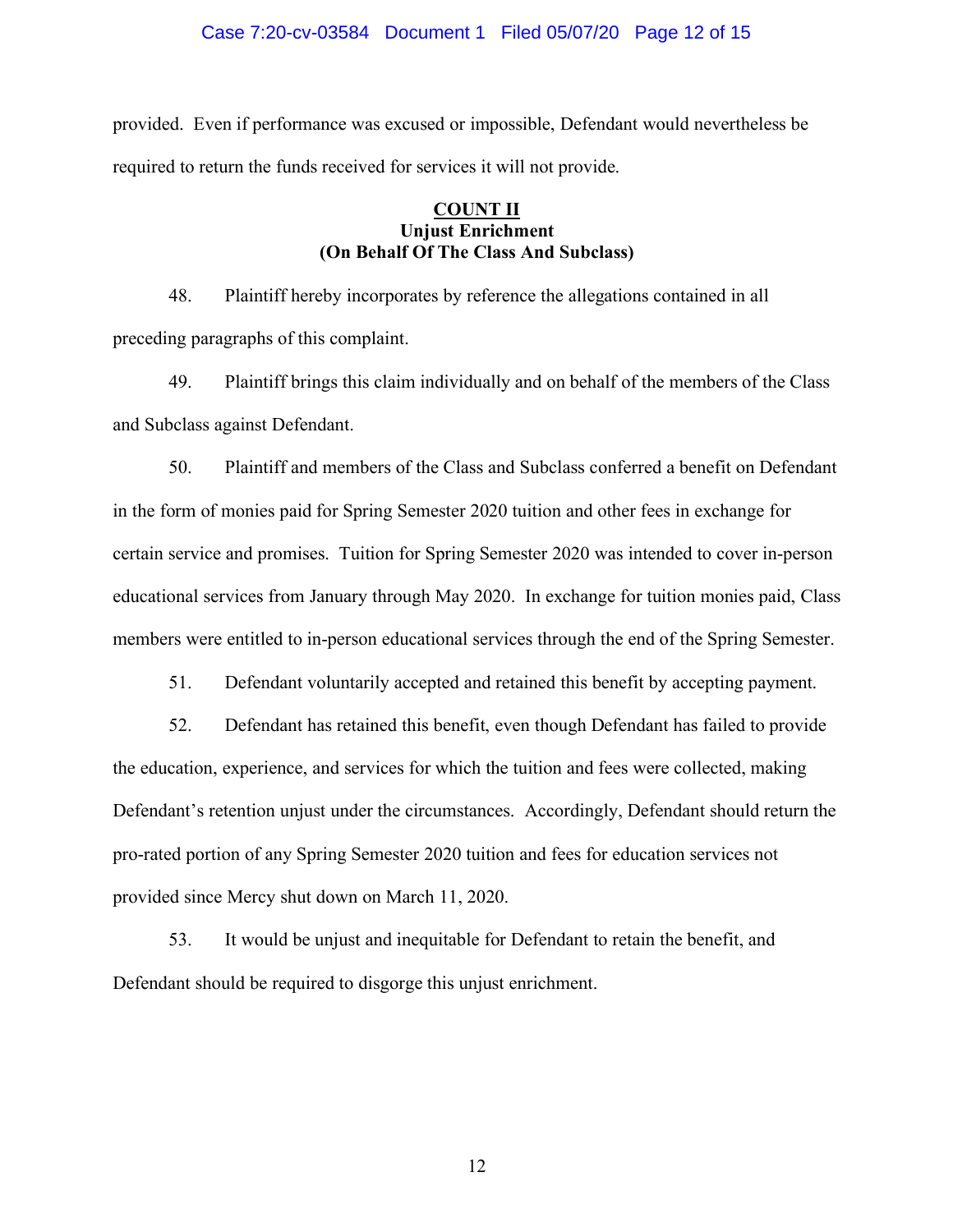## **COUNT III Conversion (On Behalf Of The Class And Subclass)**

54. Plaintiff hereby incorporates by reference the allegations contained in all preceding paragraphs of this complaint.

55. Plaintiff brings this claim individually and on behalf of the members of the Class and Subclass against Defendant.

56. Plaintiff and members of the Class and Subclass have an ownership right to the in-person educational services they were supposed to be provided in exchange for their Spring Semester 2020 tuition and fee payments to Defendant.

57. Defendant intentionally interfered with the rights of Plaintiff, the Class, and Subclass when it moved all classes to an online format and discontinued in-person educational services for which tuition and fees were intended to pay.

58. Plaintiff and members of the Class and Subclass demand the return of the prorated portion of any Spring Semester 2020 tuition and fees for education services not provided since Mercy shut down on March 11, 2020.

59. Defendant's retention of the fees paid by Plaintiff and members of the Class and Subclass without providing the educational services for which they paid, deprived Plaintiff, Class and Subclass members of the benefits for which the tuition and fees paid.

60. This interference with the services for which Plaintiff and members of the Class and Subclass paid damaged Plaintiff and Class members in that they paid tuition and fees for services that will not be provided.

61. Plaintiff, Class and Subclass members are entitled to the return of pro-rated portion of any Spring Semester 2020 tuition and fees for education services not provided since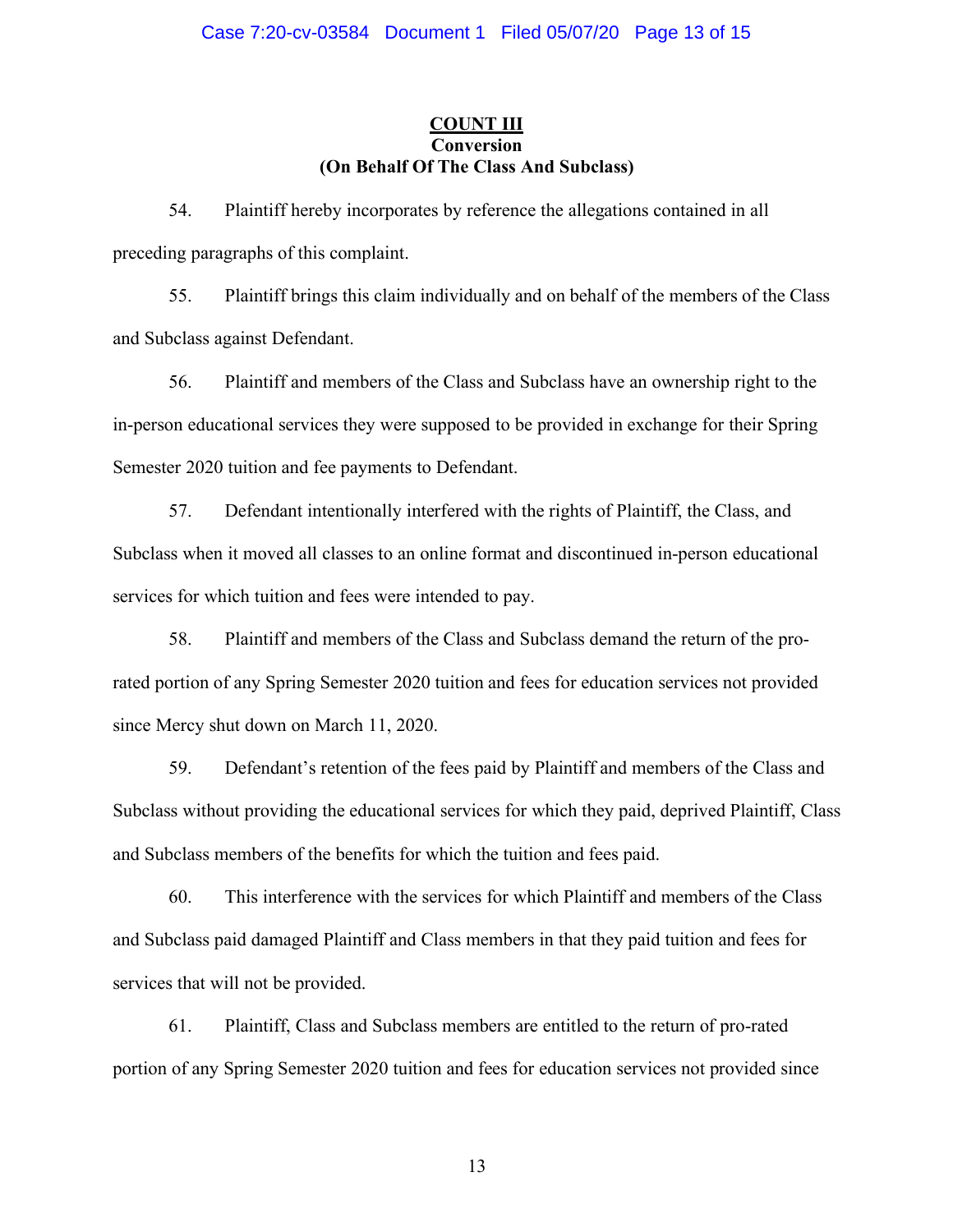Mercy shut down on March 11, 2020.

# **PRAYER FOR RELIEF**

WHEREFORE, Plaintiff, individually and on behalf of all others similarly situated, seeks

judgment against Defendant, as follows:

- (a) For an order certifying the Class and Subclass under Rule 23 of the Federal Rules of Civil Procedure and naming Plaintiff as representative of the Class and Subclass and Plaintiff's attorneys as Class Counsel to represent the Class and Subclass;
- (b) For an order finding in favor of Plaintiff and the Class and Subclass on all counts asserted herein;
- (c) For compensatory and punitive damages in amounts to be determined by the Court and/or jury;
- (d) For prejudgment interest on all amounts awarded;
- (e) For an order of restitution and all other forms of equitable monetary relief;
- (f) For injunctive relief as pleaded or as the Court may deem proper; and
- (g) For an order awarding Plaintiff and the Class and Subclass her reasonable attorneys' fees and expenses and costs of suit.

# **DEMAND FOR TRIAL BY JURY**

Plaintiff demands a trial by jury of any and all issues in this action so triable of right.

Dated: May 7, 2020 Respectfully submitted,

# **BURSOR & FISHER, P.A.**

By: */s/ Philip L. Fraietta* Philip L. Fraietta

Philip L. Fraietta Alec M. Leslie 888 Seventh Avenue New York, NY 10019 Telephone: (646) 837-7150 Facsimile: (212) 989-9163